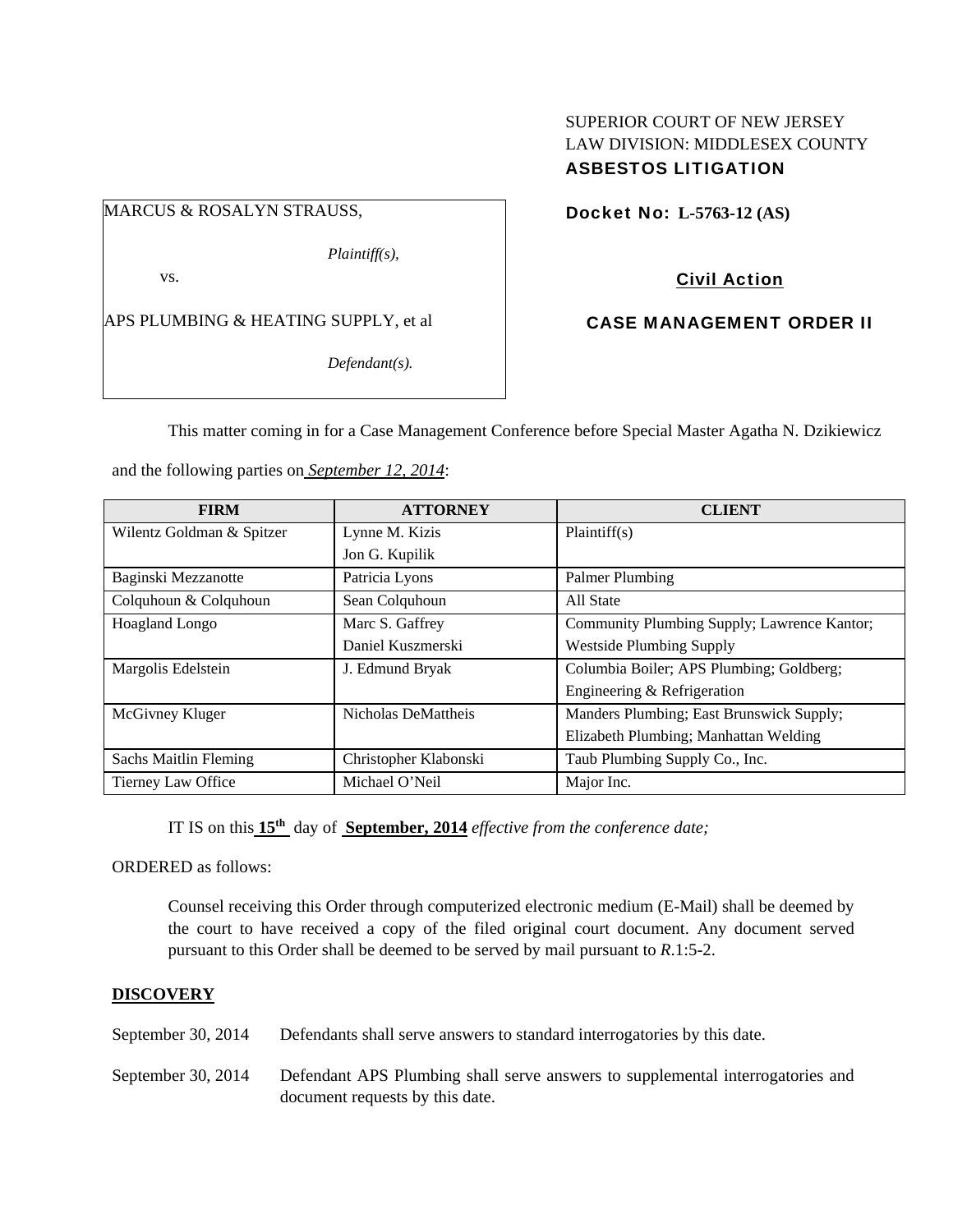- December 31, 2014 Fact discovery, including depositions, shall be completed by this date. Plaintiff's counsel shall contact the Special Master within one week of this deadline if all fact discovery is not completed.
- December 31, 2014 Depositions of corporate representatives shall be completed by this date.

## **EARLY SETTLEMENT**

- September 30, 2014 Settlement demands shall be served on all counsel and the Special Master by this date.
- October 31, 2014 @ 10:00am Early settlement conference. All defense counsel shall appear with authority to negotiate settlement and have a representative authorized to negotiate settlement available by phone. Any request to be excused from the settlement conference shall be made to the Special Master no later than 4:00pm of the day prior to the conference.

### **SUMMARY JUDGMENT MOTION PRACTICE**

- January 23, 2015 Summary judgment motions shall be filed no later than this date.
- February 20, 2015 Last return date for summary judgment motions.

## **MEDICAL DEFENSE**

- December 31, 2014 Plaintiff shall serve medical expert reports by this date.
- December 31, 2014 Plaintiff is to arrange for the transfer of pathology specimens and x-rays, if any, by this date to Hoagland Longo.
- March 31, 2015 Defendants shall identify its medical experts and serve medical expert reports, if any, by this date. **In addition, defendants shall notify plaintiff's counsel (as well as all counsel of record) of a joinder in an expert medical defense by this date.**

#### **LIABILITY EXPERT REPORTS**

- March 31, 2015 Plaintiff shall identify its liability experts and serve liability expert reports or a certified expert statement by this date or waive any opportunity to rely on liability expert testimony.
- April 30, 2015 Defendants shall identify its liability experts and serve liability expert reports, if any, by this date or waive any opportunity to rely on liability expert testimony.

## **ECONOMIST EXPERT REPORTS**

March 31, 2015 Plaintiff shall identify its expert economists and serve expert economist report(s), if any, by this date or waive any opportunity to rely on economic expert testimony.

\_\_\_\_\_\_\_\_\_\_\_\_\_\_\_\_\_\_\_\_\_\_\_\_\_\_\_\_\_\_\_\_\_\_\_\_\_\_\_\_\_\_\_\_\_\_\_\_\_\_\_\_\_\_\_\_\_\_\_\_\_\_\_\_\_\_\_\_\_\_\_\_\_\_\_\_\_\_\_\_\_\_\_\_\_\_\_\_\_\_\_\_\_\_\_\_\_\_\_\_\_\_\_\_\_\_\_\_\_\_